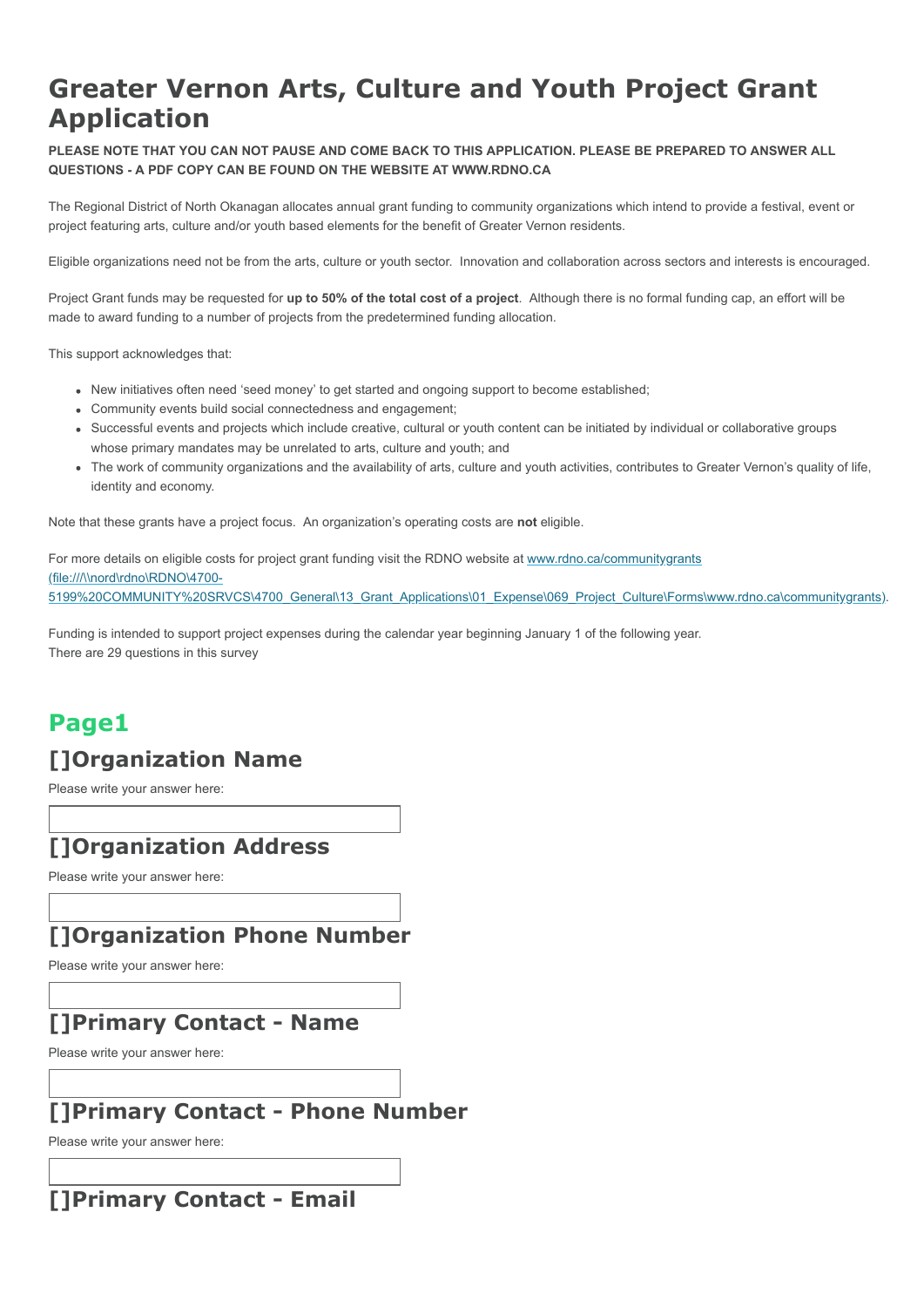Please write your answer here: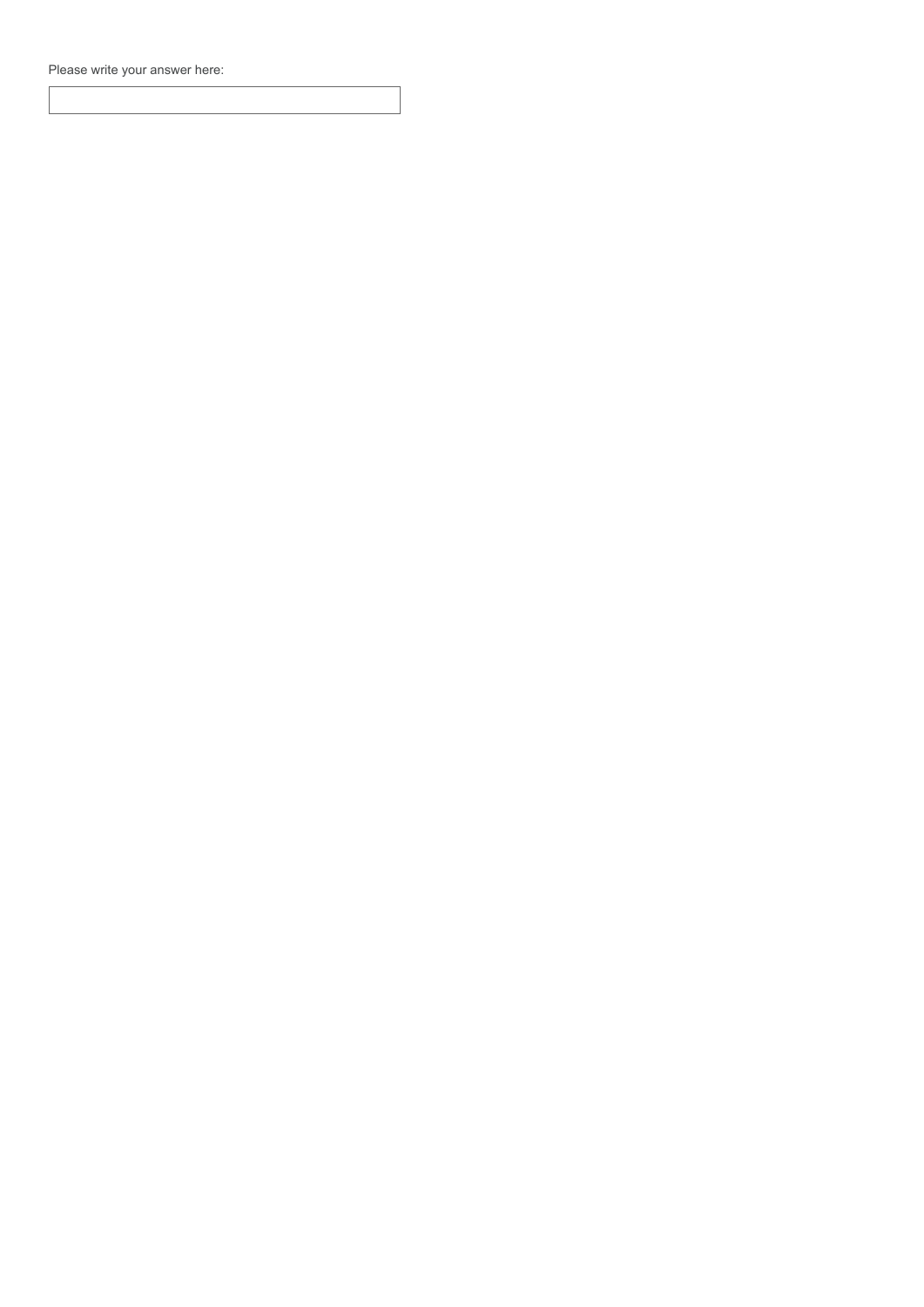### **Page2**

**[]Please describe your organization, including its mandate, members, location and organizational health (less than 500 words)**

Please write your answer here:

#### **[]Is the applicant organization an incorporated non-profit society and/or charity in good standing?**

**[]Please provide your society number (if applicable)**

Please write your answer here:

**[]Has your organization applied for a RDNO grant in the past?**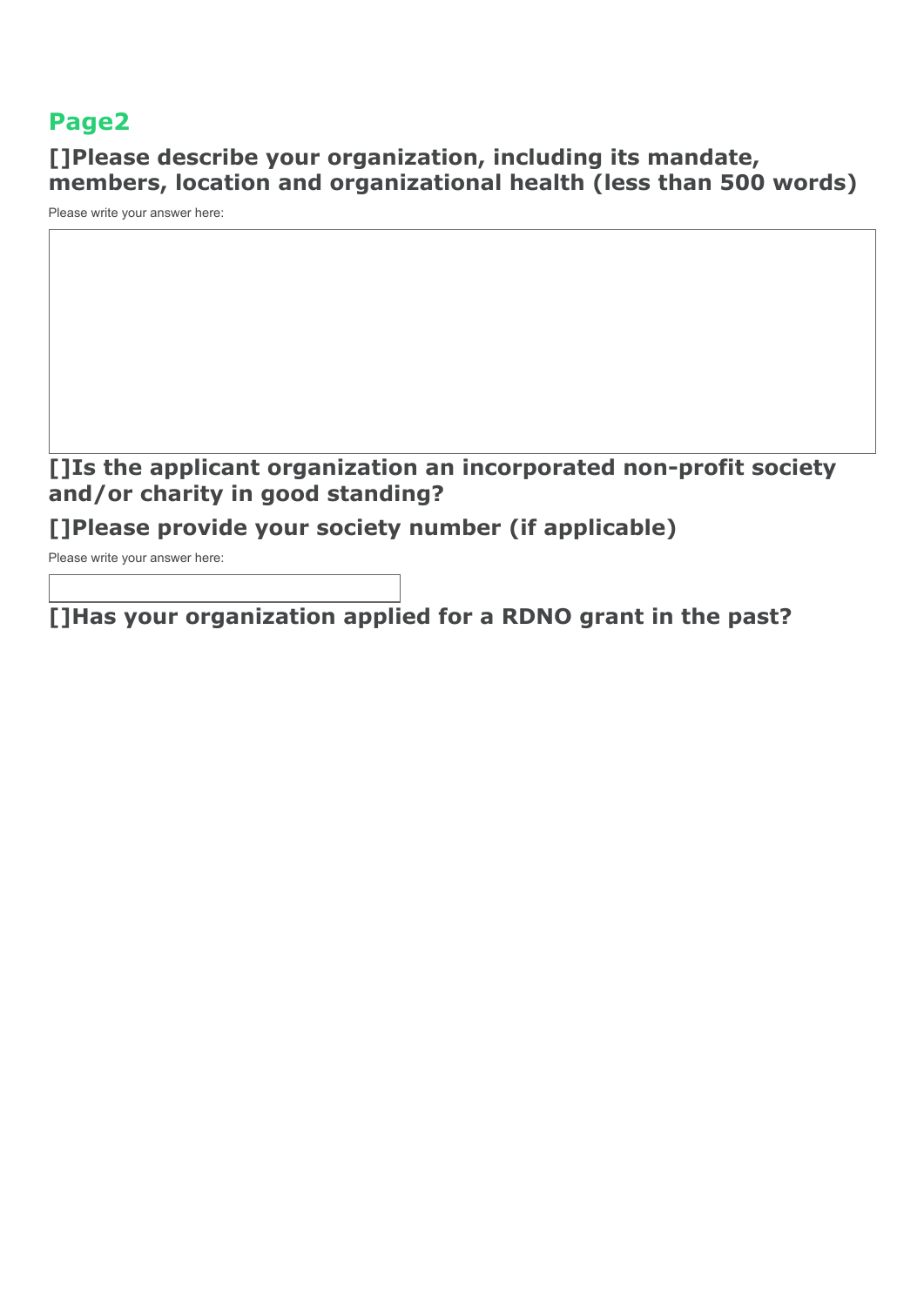# **Page3 []What is the name of the project:**

Please write your answer here:

# **[]Please describe your initiative in 500 words or less.**

Please write your answer here:

### **[]Please select the anticipated for the start date of the initiative**

Please enter a date:

**[]Enter the range of time over which the project will take place.**

**[]Please indicate what you are applying to use the grant monies for (refer to the definitions in the policy**

**[\(http://www.rdno.ca/docs/GVPRC004\\_New.pdf\)\)](http://www.rdno.ca/docs/GVPRC004_New.pdf)**

Please choose **only one** of the following:

- ∩ Festival
- ∩ Event
- n Project
- Public Art

### **[]What is the funding request (\$)?**

Please write your answer here:

**[]What percentage (%) of the total budget of the intiative does the RDNO funding request represent?**

Please write your answer here:

**[]Please confirm that you will email your project budget, with the name of the applicant organization and the name of the project to culture@rdno.ca prior to the deadline.**

**[]Is the percentage of the total budget less than 50%?**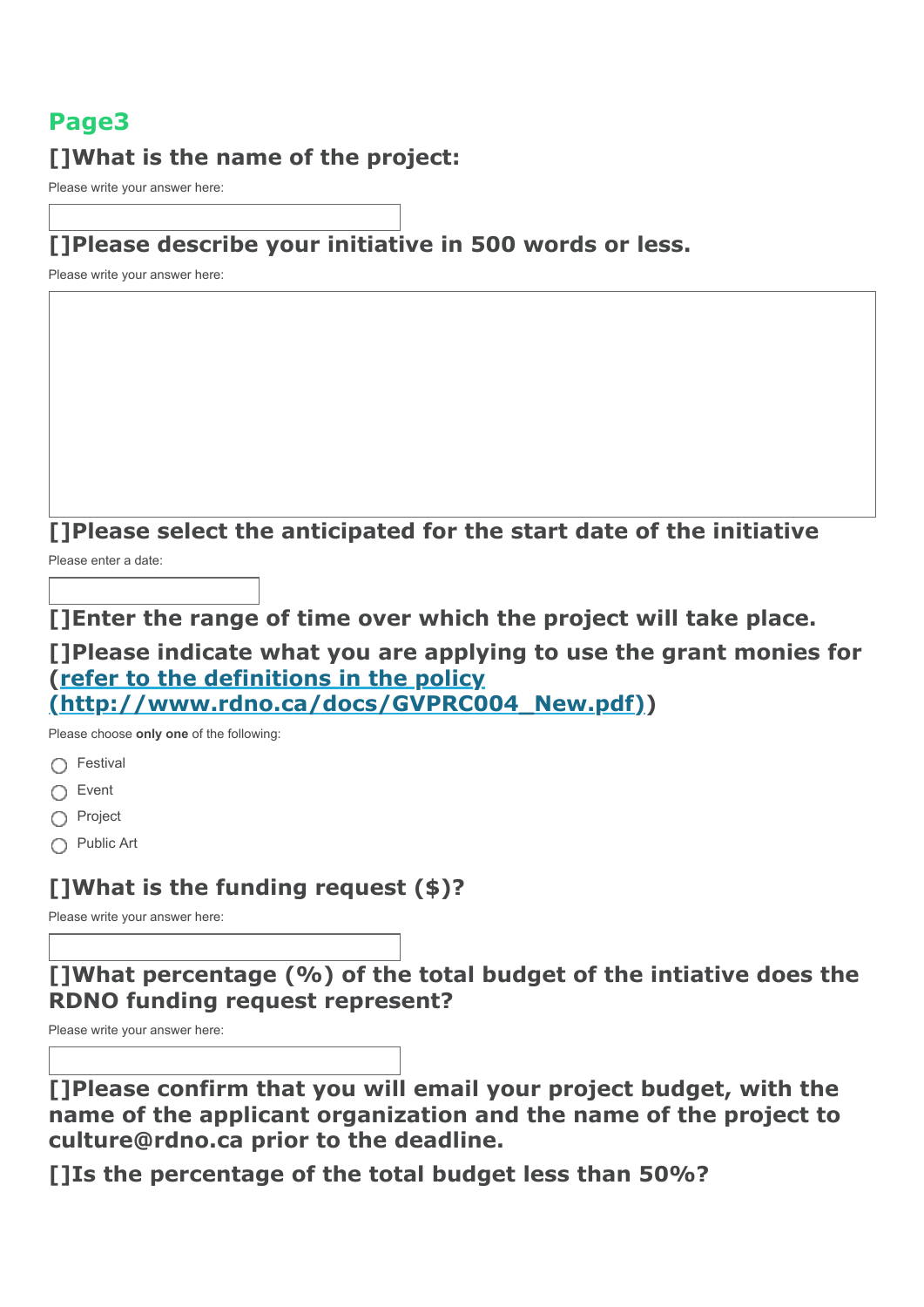### **Page4**

**[]Describe how this initiative will make arts and culture more accessible to the community, and how does it encourage equity, diversity and inclusion?**

Please write your answer here:



**[]Who are your primary target audiences?**

Please write your answer here:

# **[]What level of attendance / participation do you anticipate?**

Please write your answer here:

# **[]Is this project new or expanding on an existing initiative? []Does this initiative involve multiple partners? If so, list.**

Please write your answer here:

### **[]If the full amount of funding requested is not received can you proceed differently with this project and, if so, how?**

Please write your answer here: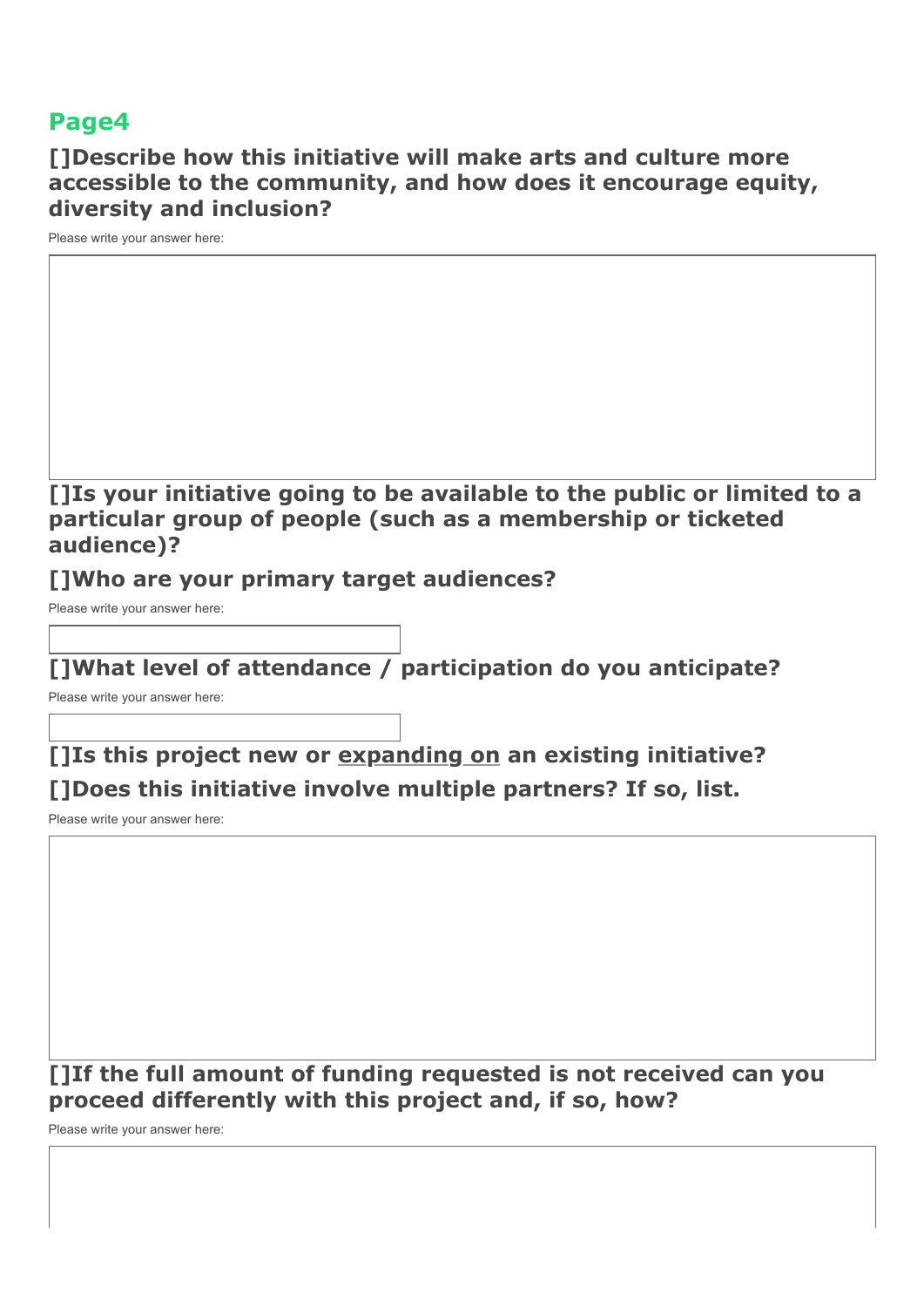### **[]How will you evaluate this initiative to determine its success?**

Please write your answer here:

**[]Can your organization commit to providing an annual report by December 31 of the funding year?**

**[]Can your organization commit to providing pictures of the funded initiative with the final report, that the RDNO can use for publication and promotion?**